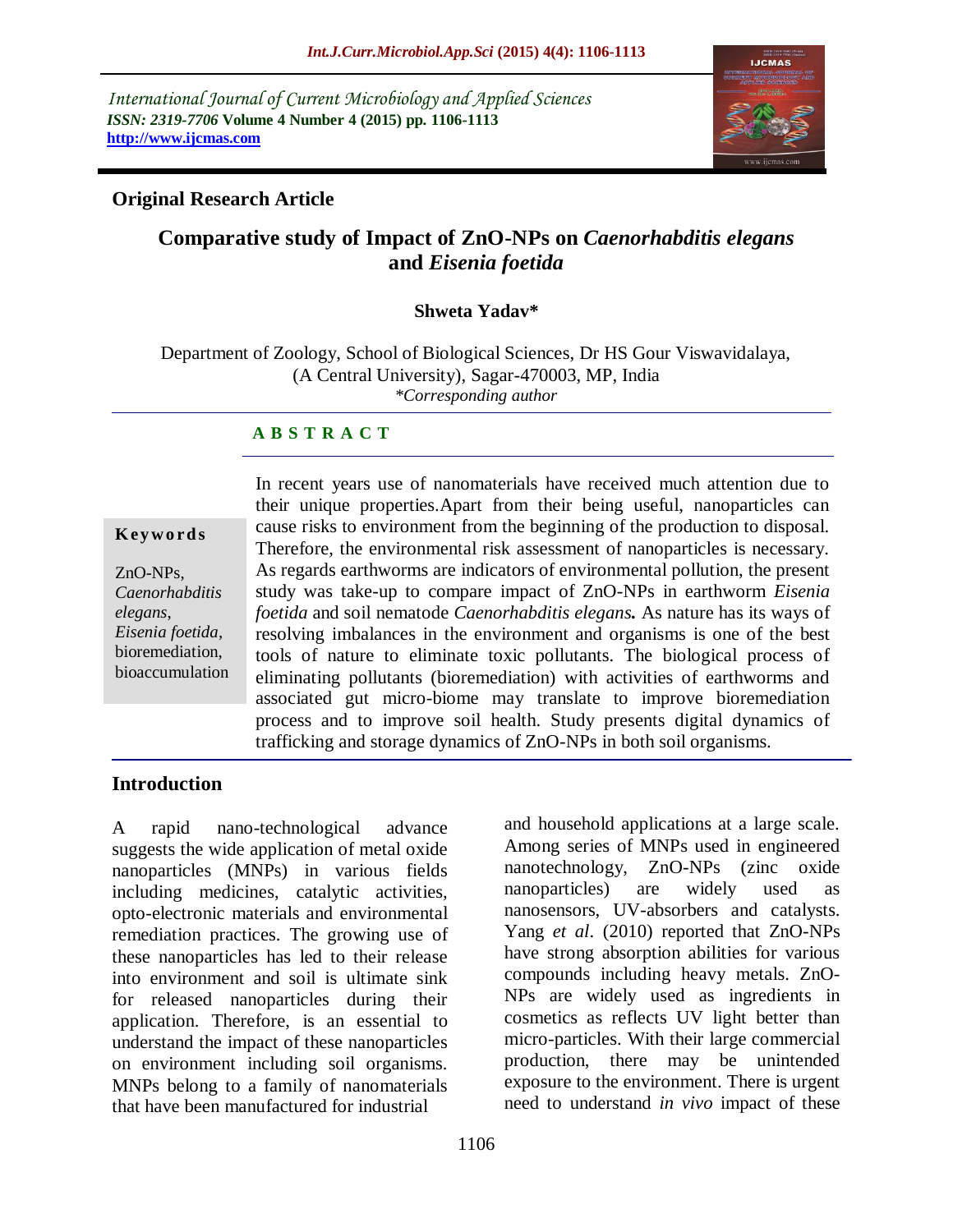nanoparticles through the processes of absorption, bio-distribution, metabolism and excretion of nanomaterials.

As they may be released from various products through normal use and then enter into wastewater stream. A major portion of these nanoparticles may release into sewage sludge those are disposed of in landfills, incinerated or applied to agriculture lands. As soil system is an alternative sink for large portion of nanoparticles (Gottschalk *et al*., 2009). In our earlier studies (Gupta *et al*., 2014a) it was reported that coelomic cells of earthworms worked as nano- scavenger and prevent them to cause genotoxicity on earthworms activities. It was found that coelomic fluid of earthworms' discharges agglomerated/ hetero-aggregated forms of nanoparticles. The ingested organic matter helps to bind them firmly, so they worked as micro-particles in gut of earthworms. In continuation of earlier observations study aimed to compare absorption process of nanoparticles at same interval of time in both common soil organisms (*Caenorhabditis elegans* and *Eisenia foetida*) to understand their impact and in *vivo* absorption.

### **Materials and Methods**

ZnO-NPs (50 nm, 35 nm) were purchased from Sigma-Aldrich. Particles were labelled as suggested by Tachikawa *et. al.* (2011) with fluorescent polymer.

The size of the particles was measured in 20-μl particle suspension from the test medium on 400 mesh carbon-coated copper grid and observed using a transmission electron microscope (40-100KV) at Sophisticated Analytical Instrumentation Facility of Electron Microscopy, Department of Anatomy, All India Institute of Medical Sciences, New Delhi, India.

The wild-type *C. elegans* Bristol strain N2 was obtained from Caenorhabditis Genetic Centre (CGC), USA, and culture was maintained on nematode growth medium (NGM) plates seeded with *Escherichia coli* strain OP50 at 20°C, using the standard method (Brenner,1974). Young adult (3 days old) synchronized culture were used in all the experiments. Worms were incubated at 20°C for 24 h without a food source and were then subjected to the analysis (Van der Ploeg *et al*.,2011). Nematodes were exposed to three different-sized ZnO-NPs (35 and 50 nm). The test consisted 7 and 10 ml/l ZnO-NP concentrations. NPs were diluted in Kmedium (32 mM KCl, 51 mM NaCl) following Williams and Dusenbery (1990) buffered in 140 mM sodium acetate (pH 6.0) to avoid aggregation. Each treatment was replicated for three times, and control (Kmedium + buffer) was maintained for the entire test. After exposure of ZnO-NPs, fluorescence distribution images were observed by using fluorescence microscope equipped with a peltier cooled chargecoupled camera. Both differential interference contrast (DIC) and epifluorescence images were taken.

The research design to observe impact of ZnO-NPs in earthworms was developed following published OECD guidelines and Unrine *et al.* (2010). Twenty clitellate adult *Eisenia foetida* weighing  $0.30 \pm 0.12$  g each in three replicate exposure chambers containing 1 kg dry mass of artificial soil medium were chosen for test experiment. The soil medium consisted of 70% quartz sand, 10% peat moss and 20% kaolin. The pH was adjusted with the addition of a small amount of crushed limestone. Two doses of 50, 35nm ZnO-NPs (10 mg/kg) were added to dry soil, mixed by homogenizer for 5 minutes and moisture content was maintained for 60%. Soil sub-samples were also taken at the beginning of the exposure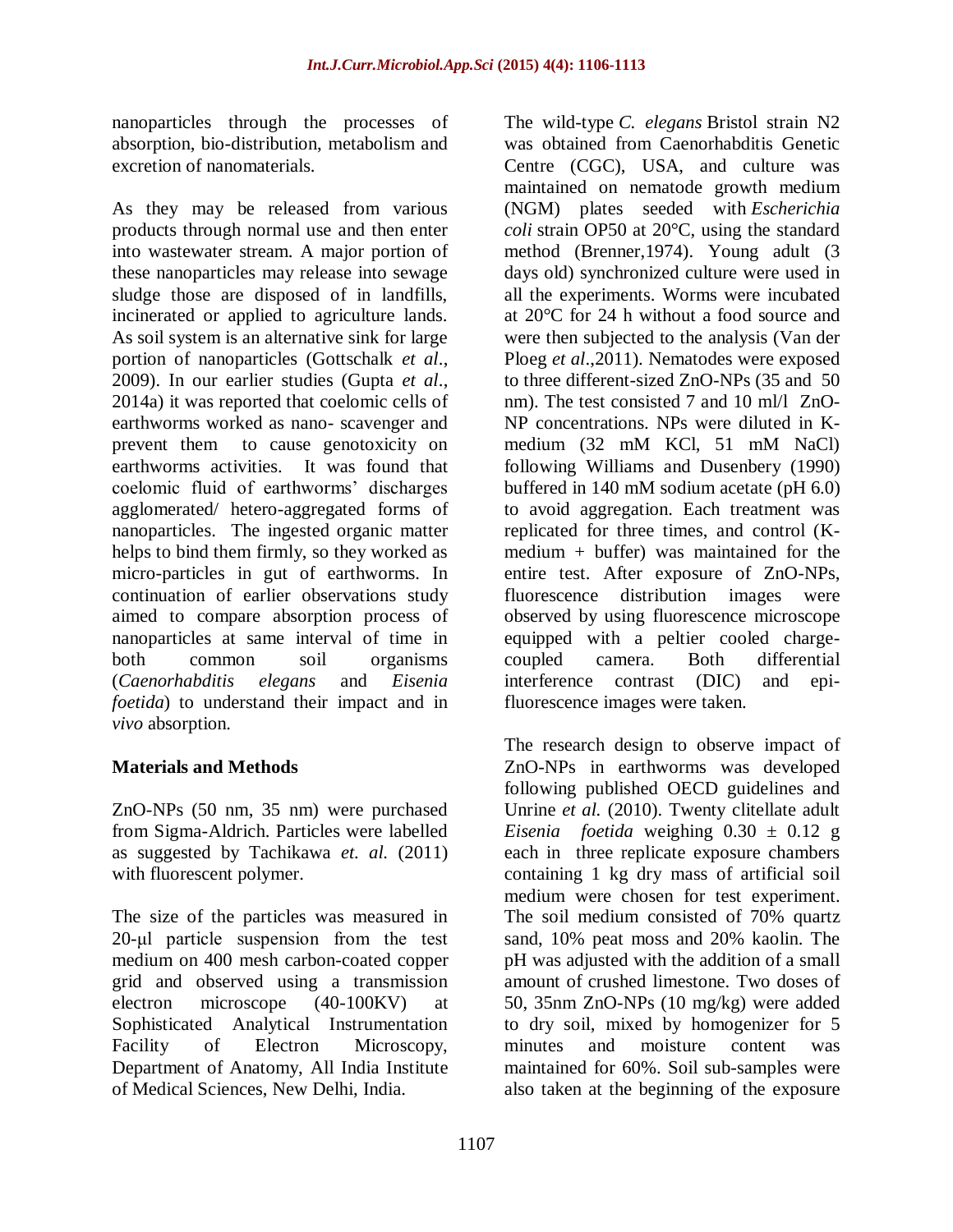from each exposure chamber. After 24 hours of exposure, ten earthworm from each exposure chamber frozen at  $-80^{\circ}$ C for further analysis (not shown in present study). Three earthworm specimens were fixed in 2.5% glutaraldehyde and made into embedded sections following routine techniques for Transmission Electron Microscopy (TEM) characterization to examine the gut of worms.

### **Results and Discussion**

The trafficking of accumulation of ZnO-NPs in *C. elegans* after 24 hrs of exposure of 50nm sized at 7ml/l and 10ml/l are shown in Fig 1 and 2. Findings revealed that exposure of 50nm ZnO-NPs at 7ml/l allowed to readily permeate into the body of *C.elegans* and accumulated in whole body including eggs. The ZnO-NPs efficiently translocated to distinct organs and tissues in *C*. *elegans* and additionally exhibits an ecotoxicity.

Since nematodes of the *Caenorhabditis* species are abundant inhabitants' soils and may thus participate in the food chain. The progeny production in *C. elegans* may be effected with permeated NPs. Notably, small sized particles (35 nm) rapidly permeated throughout the body even at low concentration (7ml/l) and shown high accumulation end points throughout gut (Fig 3 and 4). Several abnormalities on exposure of NPs including inflammation, absence of egg laying organs or defects in reproductive organs are shown in Fig 4. At present, it cannot be excluded that ZnO-NPs induced defective physiology of *C. elegans* due to rapid permeation and accumulation particles in gut as well reproductive organs.

The absorption of ZnO-NPs in *E.foetida at*  different concentration in earthworm tissues are shown in transmission

microphotographs Fig 5 and 6.The absorption results showed that earthworms uptake ZnO nanoparticles and accumulate in inter-coelomic spaces. The aggregation of nanoparticles not affects the mitochondrial activity. It may conclude the internalization of nanoparticles into their cell deviated from its real size and didn't generate oxidative stress.

Associated microbes of their gut helped them to bioaccumulate and bio-flocculate the nanoparticles (Gultom and Hu*,*2013; Reddy *et al*.,2012) and to deposit their homo and hetero-aggregates as well to reduce their toxic impact. The glycoproteins/ and or glycans of mucus released from their gut and associated microbes trapped nanoparticles. The glycoprotein molecules possess a vatiety of charges(positive Nbonds or negative O or P or S or C-O bonds) which allow particles to link together, resulting in a Zero point of charge as pH~2 for  $SiO_2$ ; pH~6.5 for  $TiO_2$ ; pH~8 for  $Fe<sub>2</sub>O<sub>3</sub>(Patwa *et al.*, 2015) that may facilitate$ strong interactions between NP surfaces and glycoprotein. It is known that nanoparticles may adsorb on weak polyelectrolytes (Carnal *et al*., 2011). The charge distribution in the polymers,molecular weight (Mabire *et al*., 1984) and polymer coformation (Yan *et al.*.*,*2014) may play an important role in formation and homo and hetro aggregates of nanoparticles.

Zheng *et al*.(2009) assayed the toxicity of ZnO-NPs in mice exposed *via* digestive tract and reported spleen and brain cells were normal, whereas other primary organs including heart, lung,liver and kidney were damaged. Same results were reported by Wang *et al*.(2012) and in our earlier studies (Gupta *et al*., 2014b) that pathological changes induced by ZnO-NPs were size and dose dependent.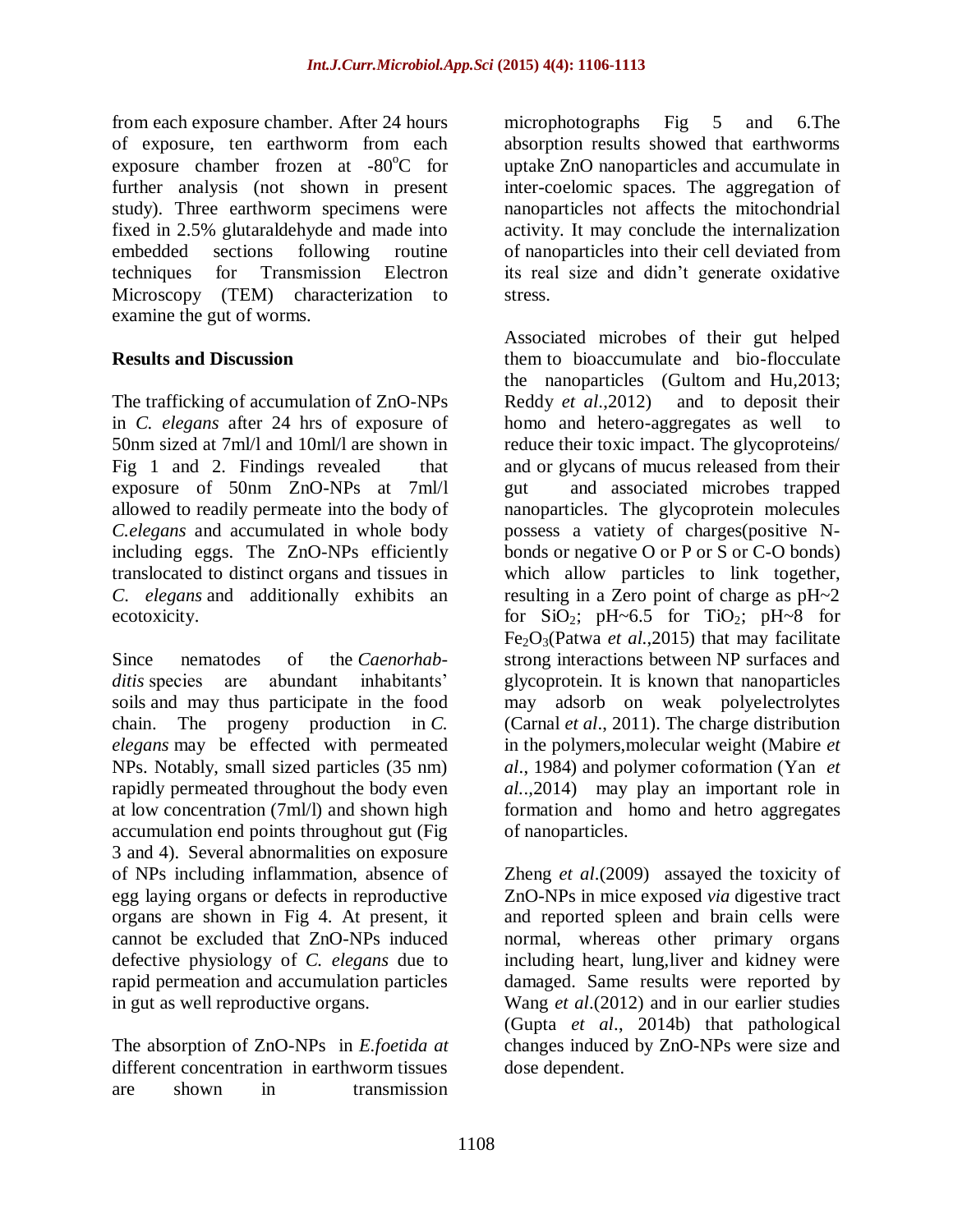

**Fig.1** Accumulation of 50nm ZnO-NPs @ 7ml/l at 24 hrs: a, view of whole mount (10x); b, view of deposition of NPs around eggs (10x); c, deposition of NPs in gut (40x).



**Fig.2** Accumulation of 50nm ZnO-NPs @ 10ml/l at 24 hrs: a, view of whole mount (10x); b, view of deposition of NPs in posterior region of gut (40x);c, view of deposition of NPs in intestine (40x).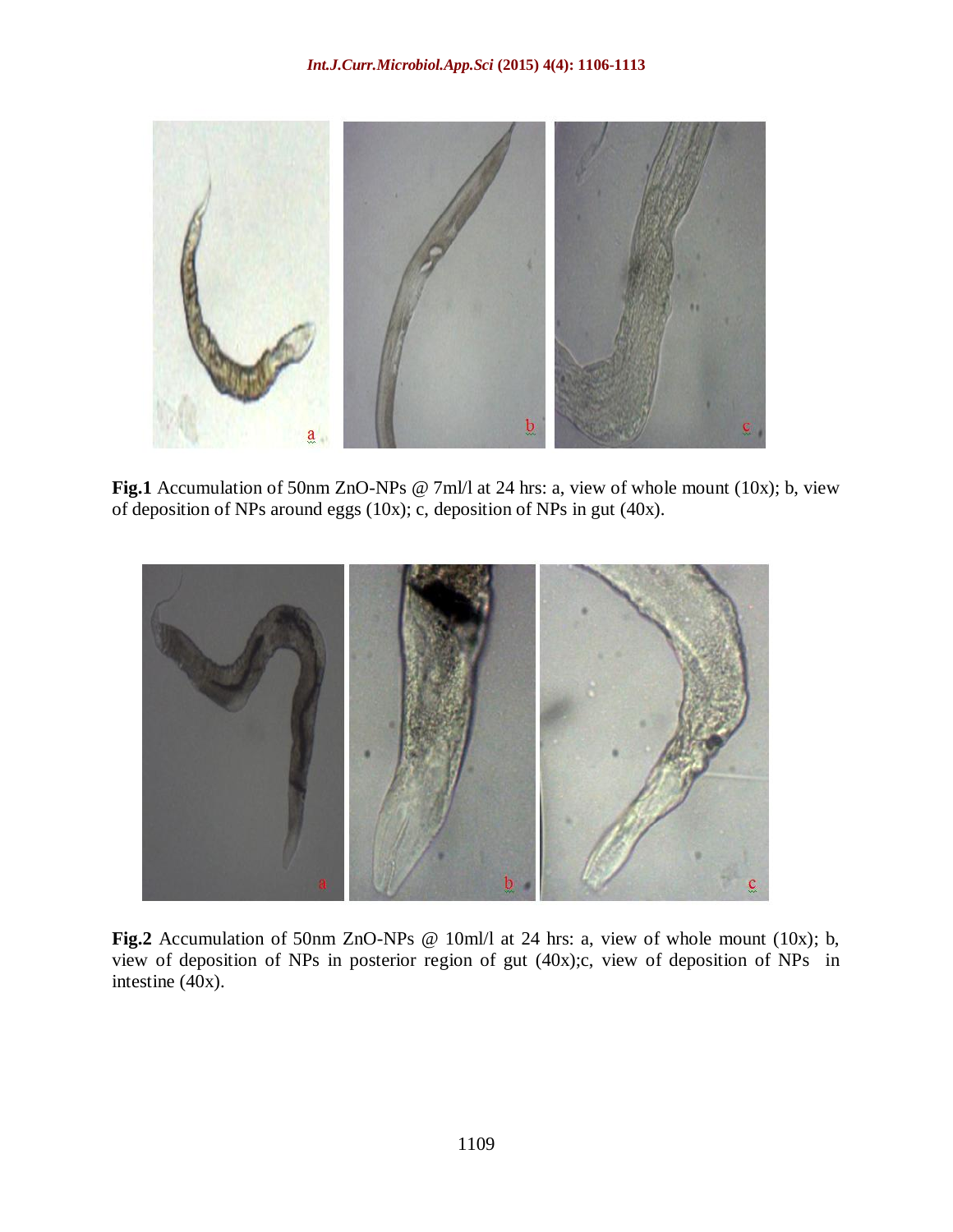

**Fig.3** Accumulation of 35nm ZnO-NPs @ 7ml/l at 24 hrs: a, view of whole mount (10x); b, view of deposition of NPs in posterior region of gut (40x); c, view of deposition of NPs in intestine  $(40x)$ .



**Fig.4** Accumulation of 35nm ZnO-NPs @ 10ml/l at 24 hrs: a, view of whole mount (10x); b, view of deposition of NPs in posterior region of gut (40x); c, view of deposition of NPs in pharynx (40x).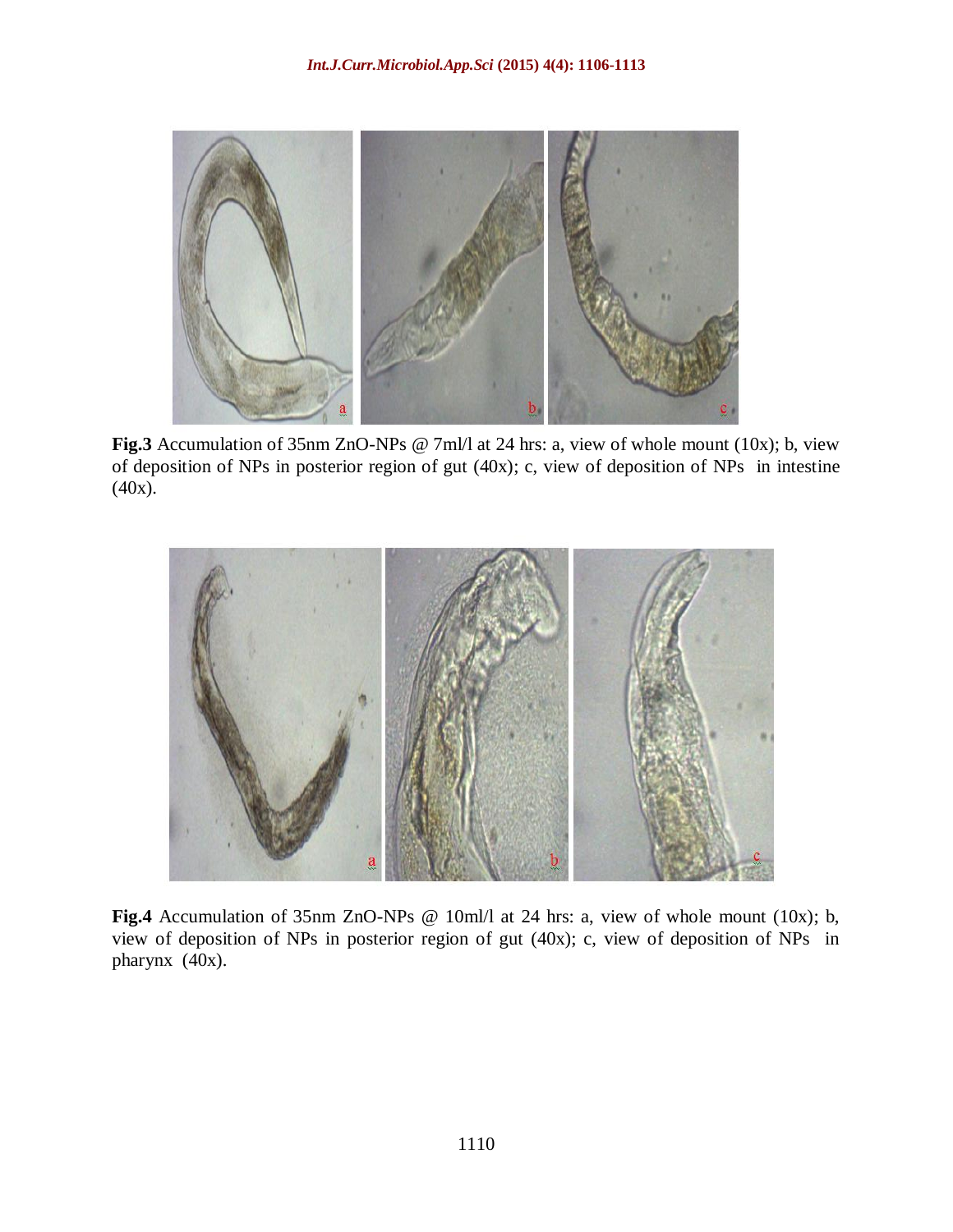

**Fig.5** Transmission electron microphotograph of gut of *Eisenia foetida* at exposure of 50nm ZnO-NPs @ 10mg/kg at 24 hrs; a. view of permeation of exposure in gut; b, view of mitochondria cristae ; b, view of deposition of NPs in intercellular spaces.



**Fig.6** Transmission electron microphotograph of gut of *Eisenia foetida* at exposure of 35nm ZnO-NPs @ 10mg/kg at 24 hrs; a. view of permeation of exposure in gut; b, view of mitochondria cristae ; b, view of deposition of NPs in coelomic spaces

When mice were treated *via* the intertracheal tract, the histo-pathological observation revealed serious pulmonary inflammation, proliferation and alveolar wall thickening in the lung of all treated

mice groups. Moreover all the changes were more serious in animals that received the higher doses. Horie *et al.* (2009) reported ZnO-NPs were strongly cytotoxic at low concentrations and exhibited strong protein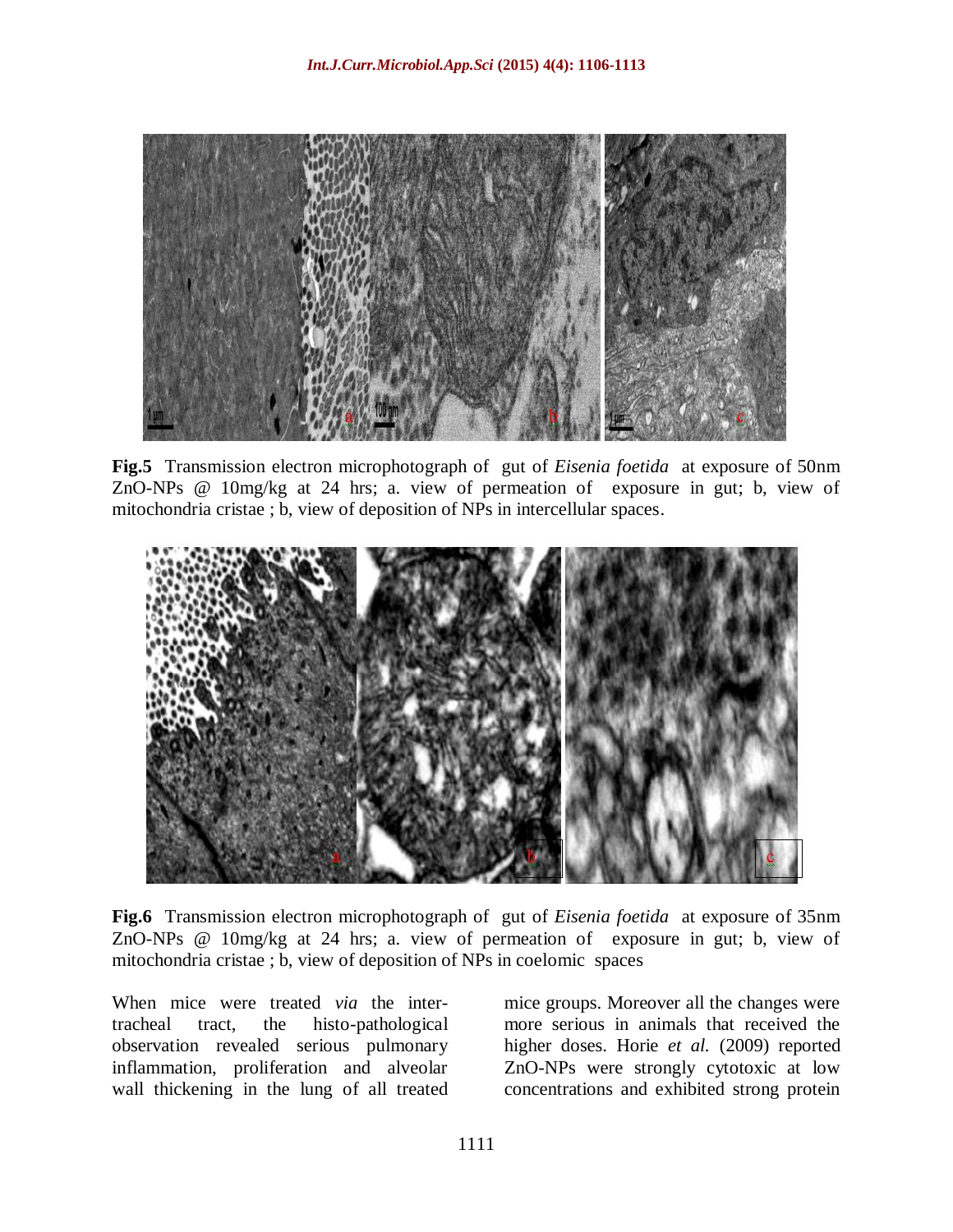adsorption abilities which may be contribute towards their cytotoxicity. Bruner *et al*., (2006) found that almost human or rodent cells died following exposure of ZnO-NPs concentrations above 15ppm.Sharma *et al*., (2009) observed that ZnO-NPs toxicity was concentrations and time dependent. Study correspond to the finding of Wang *et al*., (2009) who reported ZnO-NPs can inhibit growth and reproductive activity of *Caenorhabditis elegans.*

It may concluded that earthworms can uptake and accumulate nanoparticles either through gut micro biomes or themselves. They are known to be potential bioaccumulator and therefore have been successfully demonstrated mitigating toxicity of industrial and municipal waste. They either "biotransform' or 'biodegrade' the chemical contaminants turning them harmless in their gut before entering of the nanoparticles in their tissues. Those entering in gut metabolized, immobilized and excreted or sequestered in tissues or vacuoles. Thus, earthworms might contribute in bioaccumulation and bioflocculation of nanomaterials either with gut associated microbes or themselves and deposited them in the form of homo and hetero-aggregates in soil system. At the same time ZnO-NPs shown toxicity on growth and reproductive system of *C.elegans*.

### **Acknowledgement**

Author acknowledges the financial support of Department of Biotechnology, Ministry of Science and Technology, Govt. of India, New Delhi, to carry out this study.

### **References**

Brenner S,1974. The genetics of *Caenorhabditis elegans*. *Genetics* 77:71–94.

- Bruner T J.,Wick P., Manser P., Spohn P., Grass R N., Limbach L K., Bruinink A., and Stark W J., 2006.*In vitro* cyotoxicity of oxide nanoparticles: Comparison to asbestos, silica , and the effect of particle solubility. *Environ. Sci.Technol.* 40:4374-4381.
- Carnal F. and Stoll S., 2011. Adsorption of weak polyelectrolytes on charged nanoparticles. Impact of salt valency, pH, and nanoparticle charge density. Monte Carlo Simulations. *J. Phys. Chem. B.* 115: 12007–12018.
- Gottschalk F., Sonderer T., Scholz R W. and Nowack B., 2009. Modeled environmental concentrations of engineered nanomaterials  $(TiO<sub>2</sub>, ZnO,$ Ag, CNT, Fullerenes) for different regions. *Environment Science & Technology* 43(24): 9216-9222.
- Gultom S. and Hu B.,2013. Review of Microalgae harvesting via Co-Pelletization with filamentous fungus. *Energies* 6:5921–5939.
- Gupta S., Kushwah T. and Yadav S., 2014a. Earthworm coelomocytes as a nanoscavanger to ZnO-NPs. *Nanoscale Research Letters* 9:259.
- Gupta Shruti, Kushwah Tanuja and Yadav Shweta, 2014b.Toxicity of ZnO nanoparticles on earthworm *Eisenia fetida* (Savigny, 1826) and investigating its potential as biotransforming agent. Advances in Earthworm Taxonomy VI (Annelida : Oligochaeta)-Eds., Tomas Pavlicek,Patricia Cardet, Maria Teresa Almeida,Claudia Pascoal and Fernanda Cassio.*Proceedings of 6th International Oligochaete Taxonomy Meeting,* Portugal Kasparek Verlag, Heidelberg ,Germany. pp 158-171.
- Horie M., Nishio K., Fujita K., Endoh S., Miyauchi A., Saito Y., Iwahashi H., Yamamoto K., Murayana H., and